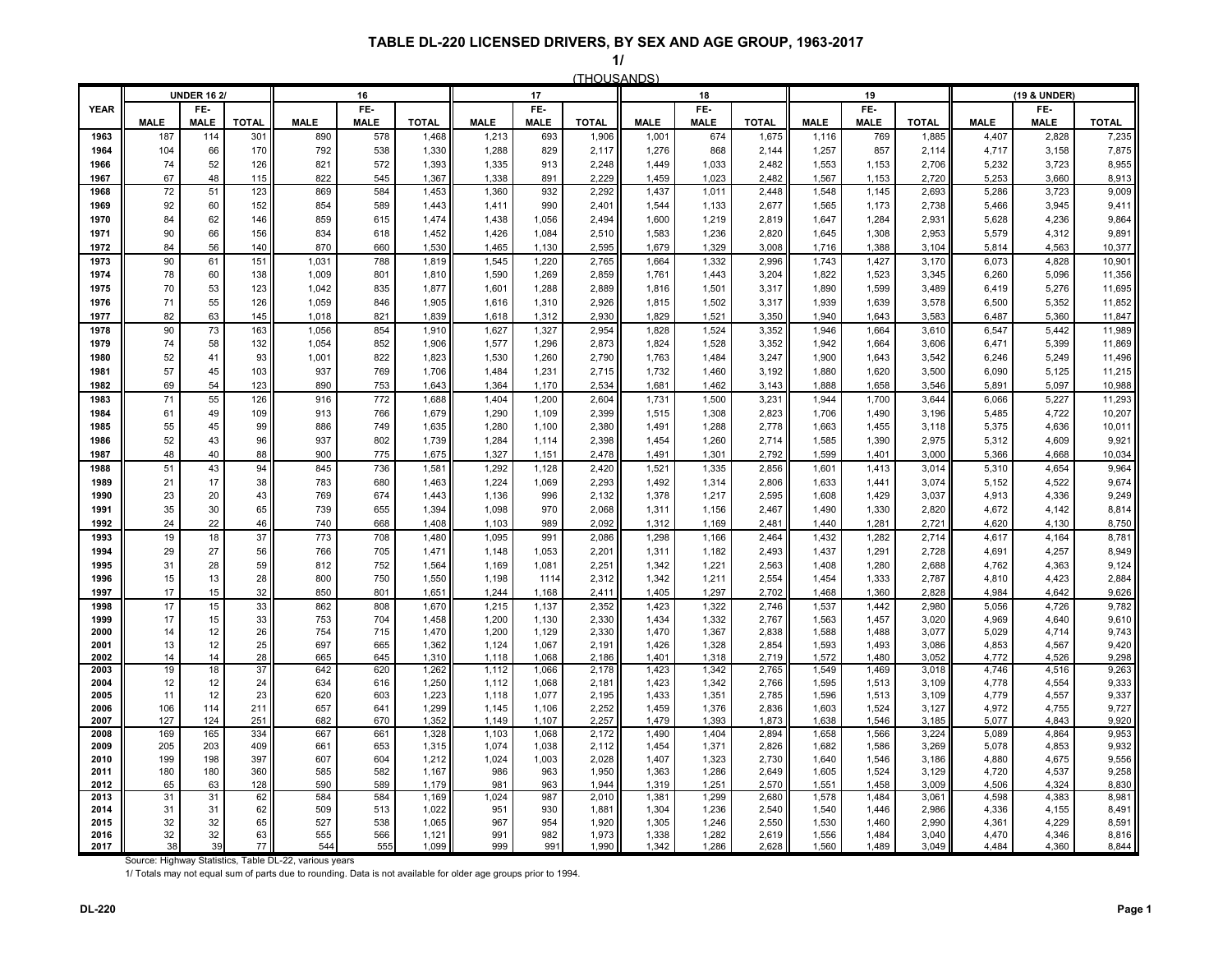**1/**

THOUSANDS)<br>2/ Variances in under age 16 drivers reflect changes in definition has changed over time. Starting in 1990, States were asked to report the only number of teens under 16 years old with full driving privileges. Graduated License Programs, States were asked to include provisional licenses. Starting in 2012, States were asked to exclude learner premits.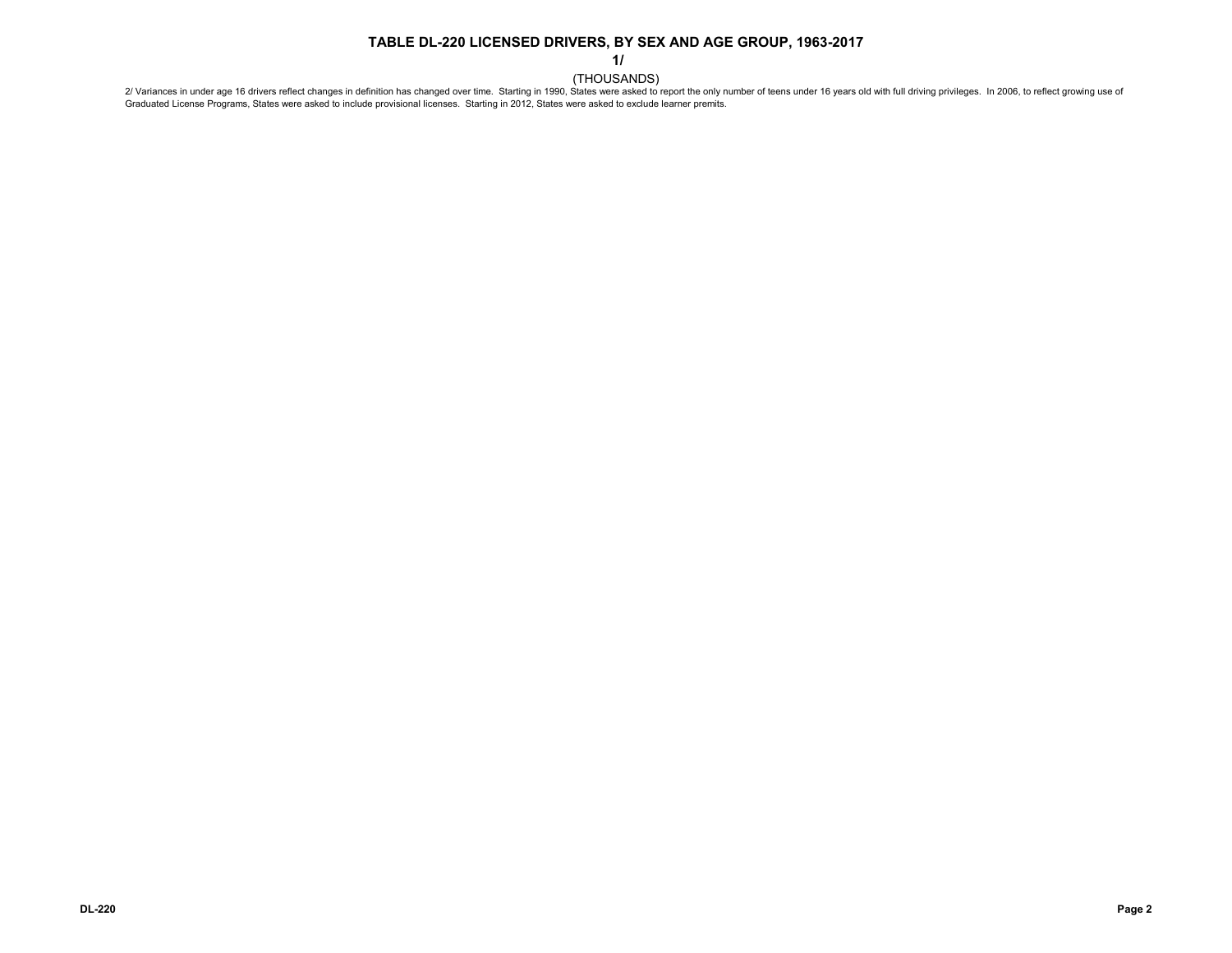|              |                | 20             |                |                | 21             |                |                | 22             |                |                | 23             |                |                | 24             |                |                | 20-24          |                  |
|--------------|----------------|----------------|----------------|----------------|----------------|----------------|----------------|----------------|----------------|----------------|----------------|----------------|----------------|----------------|----------------|----------------|----------------|------------------|
| <b>YEAR</b>  |                | FE-            |                |                | FE-            |                |                | FE-            |                |                | FE-            |                |                | FE-            |                |                | FE-            |                  |
|              | <b>MALE</b>    | <b>MALE</b>    | <b>TOTAL</b>   | <b>MALE</b>    | <b>MALE</b>    | <b>TOTAL</b>   | <b>MALE</b>    | <b>MALE</b>    | <b>TOTAL</b>   | <b>MALE</b>    | <b>MALE</b>    | <b>TOTAL</b>   | <b>MALE</b>    | <b>MALE</b>    | <b>TOTAL</b>   | <b>MALE</b>    | <b>MALE</b>    | <b>TOTAL</b>     |
| 1963         | 1,236          | 863            | 2,099          | 1,250          | 895            | 2,145          | 1,271          | 916            | 2,187          | 1,193          | 863            | 2,056          | 1,144          | 832            | 1,976          | 6,094          | 4,369          | 10,463           |
| 1964         | 1,271          | 922            | 2,193          | 1,285          | 956            | 2,241          | 1,307          | 978            | 2,285          | 1,227          | 921            | 2,148          | 1,176          | 888            | 2,064          | 6,266          | 4,665          | 10,931           |
| 1966<br>1967 | 1,423<br>1,559 | 1,082<br>1,195 | 2,505<br>2,754 | 1,265<br>1.444 | 983<br>1,137   | 2,248<br>2,581 | 1,326<br>1,321 | 1,032<br>1,024 | 2,358<br>2,345 | 1,396<br>1,358 | 1,084<br>1,066 | 2,480<br>2,424 | 1,393<br>1.408 | 1,086<br>1,092 | 2,479<br>2,500 | 6,803<br>7,090 | 5,267<br>5,514 | 12,070<br>12,604 |
| 1968         | 1,514          | 1,169          | 2,683          | 1,578          | 1,264          | 2,842          | 1,483          | 1,191          | 2,674          | 1,354          | 1,061          | 2,415          | 1,353          | 1,079          | 2,432          | 7,282          | 5,764          | 13,046           |
| 1969         | 1,505          | 1,191          | 2,696          | 1,592          | 1,293          | 2,885          | 1,629          | 1,332          | 2,961          | 1,532          | 1,242          | 2,774          | 1,378          | 1,107          | 2,485          | 7,636          | 6,165          | 13,801           |
| 1970         | 1,558          | 1,250          | 2,808          | 1,613          | 1,345          | 2,958          | 1,649          | 1,378          | 3,027          | 1,728          | 1,435          | 3,163          | 1,535          | 1,266          | 2,801          | 8,083          | 6,674          | 14,757           |
| 1971         | 1,612          | 1,327          | 2,939          | 1,615          | 1,344          | 2,959          | 1,659          | 1,394          | 3,053          | 1,718          | 1,428          | 3,146          | 1,731          | 1,439          | 3,171          | 8,335          | 6,932          | 15,267           |
| 1972         | 1,705          | 1,423          | 3,128          | 1,702          | 1,444          | 3,146          | 1,696          | 1,450          | 3,146          | 1,747          | 1,494          | 3,241          | 1,727          | 1,473          | 3,200          | 8,577          | 7,284          | 15,861           |
| 1973         | 1,724          | 1,457          | 3,181          | 1,730          | 1,497          | 3,227          | 1,756          | 1,528          | 3,284          | 1,747          | 1,505          | 3,252          | 1,708          | 1,479          | 3,187          | 8,665          | 7,466          | 16,131           |
| 1974         | 1,810          | 1,550          | 3,360          | 1,807          | 1,576          | 3,383          | 1,812          | 1,597          | 3,409          | 1,800          | 1,584          | 3,384          | 1,752          | 1,542          | 3,294          | 8,981          | 7,849          | 16,830           |
| 1975         | 1,878          | 1,618          | 3,496          | 1,875          | 1,651          | 3,526          | 1,872          | 1,662          | 3,534          | 1,876          | 1,674          | 3,550          | 1,866          | 1,661          | 3,527          | 9,367          | 8,266          | 17,633           |
| 1976         | 1,937          | 1,676          | 3,613<br>3,698 | 1,917          | 1,680          | 3,597          | 1,943          | 1,721          | 3,664          | 1,920          | 1,709          | 3,629          | 1,929          | 1,723<br>1,766 | 3,652          | 9,646          | 8,509          | 18,155           |
| 1977<br>1978 | 1,980<br>1,943 | 1,718<br>1,699 | 3,642          | 1,981<br>2,000 | 1,749<br>1,779 | 3,730<br>3,779 | 1,986<br>2,013 | 1,758<br>1,801 | 3,744<br>3,814 | 1,994<br>2,001 | 1,781<br>1,798 | 3,775<br>3,799 | 1,973<br>2,000 | 1,804          | 3,739<br>3,804 | 9,914<br>9,957 | 8,772<br>8,881 | 18,686<br>18,838 |
| 1979         | 1,938          | 1,709          | 3,647          | 1,971          | 1,762          | 3,734          | 2,041          | 1,838          | 3,879          | 2,034          | 1,844          | 3,877          | 2,025          | 1,829          | 3,854          | 10,009         | 8,982          | 18,991           |
| 1980         | 1,930          | 1,706          | 3,636          | 1,961          | 1,772          | 3,733          | 1,998          | 1,813          | 3,811          | 2,062          | 1,876          | 3,938          | 2,047          | 1,868          | 3,915          | 9,998          | 9,034          | 19,032           |
| 1981         | 1,924          | 1,700          | 3,624          | 1.980          | 1,774          | 3.754          | 2,008          | 1.819          | 3,827          | 2.044          | 1.853          | 3,896          | 2,070          | 1.885          | 3.954          | 10,025         | 9.030          | 19,055           |
| 1982         | 1,906          | 1,715          | 3,621          | 2,015          | 1,833          | 3,848          | 2,064          | 1,890          | 3,954          | 2,081          | 1,918          | 3,999          | 2,074          | 1,916          | 3,990          | 10,139         | 9,272          | 19,412           |
| 1983         | 1,963          | 1,759          | 3,722          | 2,075          | 1,879          | 3,954          | 2,125          | 1,938          | 4,063          | 2,144          | 1,966          | 4,110          | 2,135          | 1,964          | 4,099          | 10,442         | 9,506          | 19,948           |
| 1984         | 1,836          | 1,645          | 3,481          | 1,938          | 1,750          | 3,687          | 2,009          | 1,835          | 3,844          | 2,087          | 1,922          | 4,009          | 2,101          | 1,939          | 4,040          | 9,971          | 9,090          | 19,061           |
| 1985         | 1,764          | 1,582          | 3,346          | 1,909          | 1,727          | 3,636          | 1,982          | 1,811          | 3,794          | 2,060          | 1,893          | 3,953          | 2,079          | 1,926          | 4,005          | 9,794          | 8,939          | 18,734           |
| 1986         | 1,649          | 1,480          | 3,129          | 1,779          | 1,613          | 3,392          | 1,909          | 1,753          | 3,662          | 1,995          | 1,840          | 3,835          | 2,025          | 1,882          | 3,907          | 9,357          | 8,568          | 17,925           |
| 1987         | 1,642          | 1,467          | 3.109          | 1.741          | 1,573          | 3,314          | 1,846          | 1,685          | 3,531          | 1,988          | 1,831          | 3,819          | 2.020          | 1,865          | 3,885          | 9,236          | 8,421          | 17,657           |
| 1988<br>1989 | 1,601<br>1,641 | 1,445<br>1,488 | 3,046<br>3,129 | 1,664<br>1,675 | 1,513<br>1,526 | 3,177<br>3,201 | 1,745<br>1,741 | 1,594<br>1,594 | 3,339<br>3,335 | 1,864<br>1,842 | 1,717<br>1,694 | 3,581<br>3,536 | 1,978<br>1,927 | 1,825<br>1,775 | 3,803<br>3,702 | 8,853<br>8,827 | 8,095<br>8,077 | 16,948<br>16,904 |
| 1990         | 1,691          | 1,538          | 3,229          | 1,694          | 1,555          | 3,249          | 1,701          | 1,561          | 3,262          | 1,767          | 1,631          | 3,398          | 1,951          | 1,807          | 3,758          | 8,804          | 8,093          | 16,897           |
| 1991         | 1,659          | 1,511          | 3,170          | 1,750          | 1,604          | 3,354          | 1,739          | 1,603          | 3,342          | 1,770          | 1,625          | 3,395          | 1,780          | 1,654          | 3,434          | 8,718          | 7,997          | 16,715           |
| 1992         | 1,535          | 1,402          | 2,937          | 1,707          | 1,579          | 3,286          | 1,802          | 1,674          | 3,476          | 1,806          | 1,676          | 3,482          | 1,781          | 1,648          | 3,429          | 8,631          | 7,980          | 16,611           |
| 1993         | 1,475          | 1,348          | 2,823          | 1,552          | 1,469          | 3,021          | 1,756          | 1,643          | 3,399          | 1,849          | 1,728          | 3,577          | 1,918          | 1,802          | 3,720          | 8,548          | 7,990          | 16,538           |
| 1994         | 1,483          | 1,353          | 2,836          | 1,517          | 1,404          | 2,922          | 1,619          | 1,511          | 3,130          | 1,796          | 1,686          | 3,483          | 1,859          | 1,750          | 3,609          | 8,275          | 7,704          | 15,979           |
| 1995         | 1,502          | 1,378          | 2,880          | 1,511          | 1,403          | 2,913          | 1,549          | 1,454          | 3,003          | 1,646          | 1,556          | 3,202          | 1,809          | 1,718          | 3,527          | 8,017          | 7,509          | 15,525           |
| 1996         | 1,497          | 1,386          | 2,916          | 1,502          | 1,413          | 3,022          | 1,558          | 1,463          | 3,118          | 1,604          | 1,513          | 3,118          | 1,702          | 1,616          | 3,318          | 7,865          | 7,393          | 15,259           |
| 1997         | 1,541          | 1,450          | 2,992          | 1,509          | 1,430          | 2,940          | 1,557          | 1,479          | 3,036          | 1,600          | 1,520          | 3,121          | 1,644          | 1,564          | 3,208          | 7,853          | 7,446          | 15,300           |
| 1998<br>1999 | 1,566<br>1,559 | 1,481<br>1,482 | 3,048<br>3,041 | 1,525<br>1,561 | 1,455<br>1,490 | 2,981<br>3,052 | 1,524<br>1,600 | 1,456<br>1,536 | 2,981<br>3,136 | 1,582<br>1,587 | 1,513<br>1,520 | 3,097<br>3,108 | 1,665<br>1,630 | 1,592<br>1,559 | 3,258<br>3,190 | 7,866<br>7,940 | 7,499<br>7,589 | 15,366<br>15,529 |
| 2000         | 1,610          | 1,529          | 3,140          | 1,619          | 1,551          | 3,171          | 1,624          | 1,557          | 3,181          | 1,655          | 1,590          | 3,246          | 1,647          | 1,577          | 3,225          | 5,158          | 7,807          | 15,965           |
| 2001         | 1,624          | 1,547          | 3,172          | 1,653          | 1,590          | 3,243          | 1,651          | 1,597          | 3,248          | 1,651          | 1,596          | 3,248          | 1,686          | 1,633          | 3,319          | 8,268          | 7,965          | 16,234           |
| 2002         | 1,638          | 1,563          | 3,202          | 1,668          | 1,607          | 3,276          | 1,702          | 1,645          | 3,348          | 1,708          | 1,653          | 3,361          | 1,705          | 1,644          | 3,350          | 8,424          | 8,115          | 16,539           |
| 2003         | 1,625          | 1,552          | 3,178          | 1,678          | 1,626          | 3,305          | 1,705          | 1,664          | 3,369          | 1,740          | 1,699          | 3,440          | 1,742          | 1,699          | 3,442          | 8,493          | 8,242          | 16,736           |
| 2004<br>2005 | 1,619<br>1,656 | 1,557<br>1,594 | 3,176<br>3,250 | 1,670<br>1,651 | 1,620<br>1,613 | 3,291<br>3,264 | 1,725<br>1,716 | 1,684<br>1,680 | 3,409<br>3,397 | 1,757<br>1,773 | 1,724<br>1,745 | 3,481<br>3,518 | 1,788<br>1,798 | 1,751<br>1,777 | 3,539<br>3,576 | 8,559<br>8,597 | 8,339<br>8,410 | 16,899<br>17,000 |
| 2006         | 1,661          | 1,601          | 3,262          | 1,686          | 1,654          | 3,341          | 1,697          | 1,672          | 3,369          | 1,760          | 1,738          | 3,498          | 1,799          | 1,790          | 3,589          | 8,604          | 8,457          | 17,061           |
| 2007         | 1,681          | 1,624          | 3,306          | 1.712          | 1,677          | 3,389          | 1,739          | 1,715          | 3,455          | 1,743          | 1,725          | 3,468          | 1,792          | 1,777          | 3,570          | 8,669          | 8,520          | 17,189           |
| 2008         | 1,698          | 1,642          | 3,341          | 1,716          | 1,684          | 3,401          | 1,740          | 1,708          | 3,449          | 1,784          | 1,763          | 3,548          | 1,772          | 1,763          | 3,535          | 8,713          | 8,562          | 17,275           |
| 2009         | 1,725          | 1,664          | 3,390          | 1,737          | 1,701          | 3,438          | 1,748          | 1,721          | 3,469          | 1,783          | 1,755          | 3,539          | 1,809          | 1,796          | 3,605          | 8,803          | 8,639          | 17,443           |
| 2010         | 1,743          | 1,681          | 3.425          | 1,756          | 1,717          | 3.473          | 1,757          | 1,725          | 3,482          | 1,767          | 1,748          | 3,515          | 1,792          | 1,778          | 3.571<br>3.612 | 8.816          | 8.651          | 17,468           |
| 2011<br>2012 | 1,724<br>1,662 | 1,659<br>1,590 | 3,383<br>3,252 | 1.786<br>1,729 | 1.744<br>1,678 | 3.531<br>3,407 | 1,790<br>1,814 | 1,760<br>1,777 | 3,550<br>3,591 | 1,793<br>1,814 | 1,779<br>1,794 | 3,571<br>3,608 | 1,806<br>1,817 | 1.805<br>1,806 | 3,623          | 8.899<br>8,836 | 8.749<br>8,645 | 17,449<br>17,481 |
| 2013         | 1,690          | 1,605          | 3,295          | 1,747          | 1,687          | 3,434          | 1,807          | 1,769          | 3,576          | 1,858          | 1,83'          | 3,689          | 1,843          | 1,832          | 3,675          | 8,945          | 8,723          | 17,668           |
| 2014         | 1,652          | 1,569          | 3,221          | 1,709          | 1,633          | 3,341          | 1,794          | 1,741          | 3,536          | 1,856          | 1,827          | 3,683          | 1,907          | 1,891          | 3,799          | 8,918          | 8,661          | 17,579           |
| 2015         | 1,645          | 1,579          | 3,224          | 1,708          | 1,661          | 3,368          | 1,791          | 1,740          | 3,532          | 1,857          | 1,831          | 3,688          | 1,912          | 1,906          | 3,818          | 8,914          | 8,717          | 17,630           |
| 2016<br>2017 | 1,654<br>1,661 | 1,596<br>1,593 | 3,250<br>3,254 | 1,722<br>1,708 | 1,668<br>1,657 | 3,390<br>3,365 | 1,794<br>1,788 | 1,753<br>1,740 | 3,547<br>3,528 | 1,867<br>1,850 | 1,825<br>1,817 | 3,691<br>3,667 | 1,927<br>1,917 | 1,905<br>1,880 | 3,832<br>3,797 | 8,963<br>8,924 | 8,747<br>8,687 | 17,710<br>17,611 |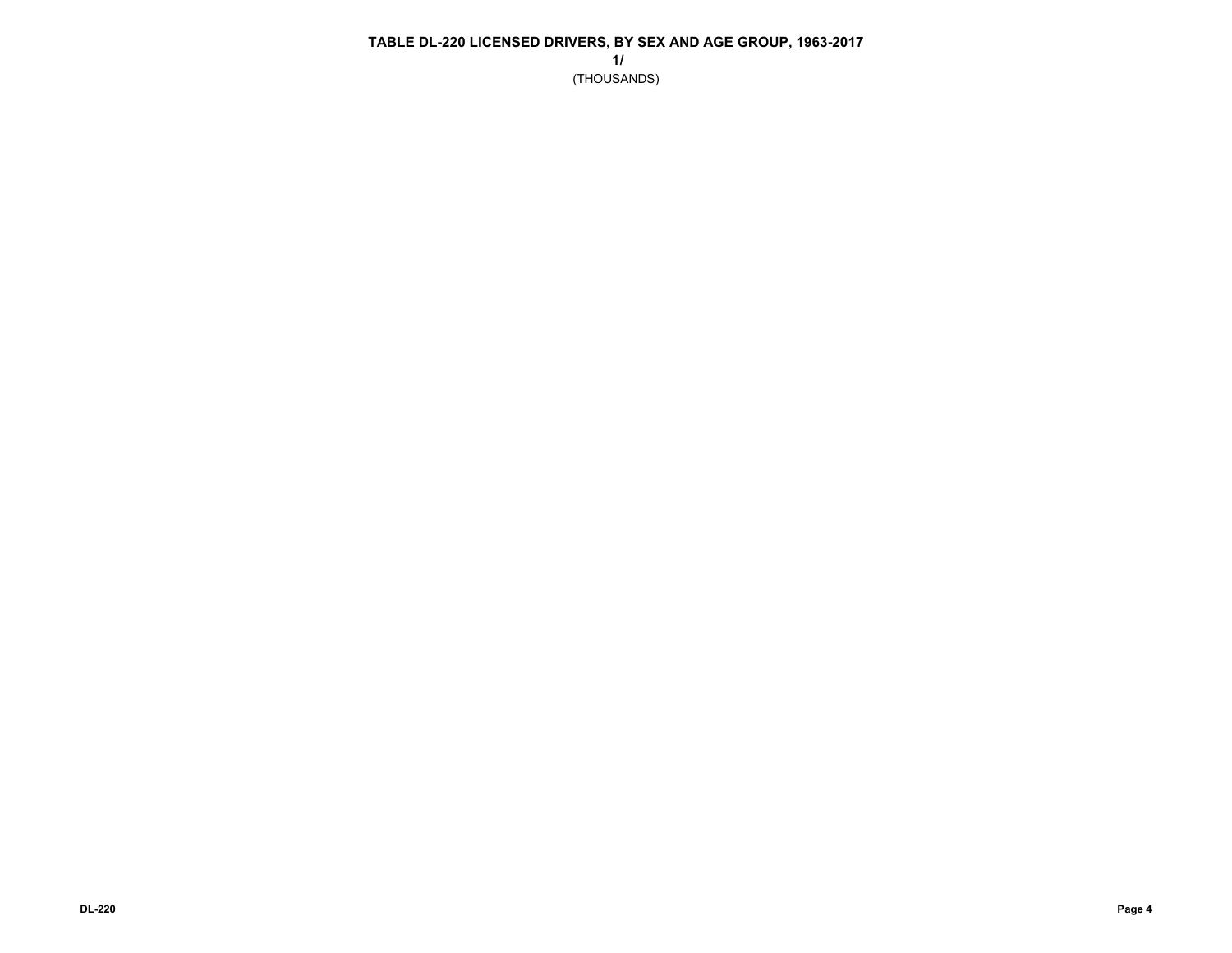| (THOUSANDS) |
|-------------|
|             |
|             |

|              |                  | 25 29          |                  |                  | 30-34          |                  |                  | 35-39            |                  |                  | 40-44            |                  |                  | 45-49            |                  |                  | 50 54            |
|--------------|------------------|----------------|------------------|------------------|----------------|------------------|------------------|------------------|------------------|------------------|------------------|------------------|------------------|------------------|------------------|------------------|------------------|
| <b>YEAR</b>  |                  | FE-            |                  |                  | FE-            |                  |                  | FE-              |                  |                  | FE-              |                  |                  | FE-              |                  |                  | FE-              |
|              | <b>MALE</b>      | <b>MALE</b>    | <b>TOTAL</b>     | <b>MALE</b>      | <b>MALE</b>    | <b>TOTAL</b>     | <b>MALE</b>      | <b>MALE</b>      | <b>TOTAL</b>     | <b>MALE</b>      | <b>MALE</b>      | <b>TOTAL</b>     | <b>MALE</b>      | <b>MALE</b>      | <b>TOTAL</b>     | <b>MALE</b>      | <b>MALE</b>      |
| 1963<br>1964 | 5,707<br>5,786   | 4,114<br>4,290 | 9,821<br>10,076  | 5,611<br>5,688   | 4,213<br>4,291 | 9,824<br>9,979   | 5,947<br>5,946   | 4,475<br>4,567   | 10,422<br>10,513 | 5,784<br>5,890   | 4,265<br>4,404   | 10,049<br>10,294 | 5,298<br>5,314   | 3,674<br>3,795   | 8,972<br>9,109   | 4,718<br>4,751   | 3,037<br>3,162   |
| 1966         | 6,090            | 4,644          | 10,734           | 5,676            | 4,379          | 10,055           | 5,905            | 4,635            | 10,540           | 5,999            | 4,588            | 10,587           | 5,544            | 4,069            | 9,613            | 4,924            | 3,371            |
| 1967         | 6,312            | 4,871          | 11,183           | 5,739            | 4,467          | 10,206           | 5,922            | 4,676            | 10,598           | 6,056            | 4,687            | 10,743           | 5,653            | 4,190            | 9,843            | 4,988            | 3,501            |
| 1968         | 6,569            | 5,155          | 11,724           | 5,829            | 4,622          | 10,451           | 5,846            | 4,717            | 10,563           | 6,014            | 4,789            | 10,803           | 5,715            | 4,329            | 10,044           | 5,053            | 3,612            |
| 1969         | 6,686            | 5,309          | 11,995           | 5,892            | 4,748          | 10,640           | 5,810            | 4,763            | 10,573           | 5,968            | 4,809            | 10,777           | 5,769            | 4,475            | 10,244           | 5,085            | 3,744            |
| 1970         | 7,000            | 5,769          | 12,769           | 5,880            | 4,909          | 10,789           | 5,675            | 4,749            | 10,424           | 5,834            | 4,802            | 10,636           | 5,788            | 4,643            | 10,431           | 5,150            | 3,916            |
| 1971         | 7,180            | 5,993          | 13,173           | 5,924            | 5,003          | 10,927           | 5,493            | 4,657            | 10,150           | 5,663            | 4,720            | 10,383           | 5,674            | 4,644            | 10,318           | 5,219            | 4,095            |
| 1972         | 7,615            | 6,458          | 14,073           | 6,273            | 5,384          | 11,657           | 5,590            | 4,803            | 10,393           | 5,683            | 4,802            | 10,485           | 5,757            | 4,783            | 10,540           | 5,348            | 4,261            |
| 1973         | 7,905            | 6,891          | 14,796           | 6,541            | 5,744          | 12,285           | 5,623            | 4,932            | 10,555           | 5,591            | 4,806            | 10,397           | 5,680            | 4,796            | 10,476           | 5,403            | 4,401            |
| 1974         | 8,341            | 7,424          | 15,765           | 6,789            | 6,083          | 12,872           | 5,669            | 5,068            | 10,737           | 5,490            | 4,782            | 10,272           | 5,570            | 4,787            | 10,357           | 5,471            | 4,572            |
| 1975<br>1976 | 8,824<br>9,195   | 7,912<br>8,272 | 16,736<br>17,467 | 7,014<br>7,529   | 6,313<br>6,804 | 13,327<br>14,333 | 5,822<br>6,104   | 5,234<br>5,514   | 11,056<br>11,618 | 5,444<br>5,503   | 4,788<br>4,876   | 10,232<br>10,379 | 5,569<br>5.546   | 4,809<br>4,824   | 10,378<br>10.370 | 5,508<br>5,463   | 4,684<br>4,706   |
| 1977         | 9,429            | 8,454          | 17,883           | 8,023            | 7,282          | 15,305           | 6,471            | 5,882            | 12,353           | 5,592            | 4,976            | 10,568           | 5,533            | 4,843            | 10,376           | 5,500            | 4,782            |
| 1978         | 9,531            | 8,611          | 18,142           | 8,295            | 7,579          | 15,874           | 6,721            | 6,160            | 12,881           | 5,679            | 5,086            | 10,765           | 5,451            | 4,808            | 10,259           | 5,495            | 4,804            |
| 1979         | 9,733            | 8,874          | 18,607           | 8,631            | 7,945          | 16,575           | 6,911            | 6,383            | 13,294           | 5,729            | 5,174            | 10,903           | 5,394            | 4,786            | 10,181           | 5,432            | 4,775            |
| 1980         | 9,865            | 9,060          | 18,925           | 9,010            | 8,359          | 17,369           | 7,113            | 6,583            | 13,696           | 5,828            | 5,306            | 11,134           | 5,311            | 4,765            | 10,076           | 5,351            | 4,739            |
| 1981         | 10.024           | 9.190          | 19.214           | 9,131            | 8.488          | 17.619           | 7,453            | 6,925            | 14,378           | 5,959            | 5,464            | 11,424           | 5,321            | 4,805            | 10,126           | 5,299            | 4,719            |
| 1982         | 10,158           | 9,492          | 19,650           | 9,192            | 8,702          | 17.893           | 7,715            | 7,317            | 15,031           | 6,096            | 5,733            | 11,829           | 5,238            | 4,842            | 10,080           | 5,197            | 4,736            |
| 1983         | 10,463           | 9,735          | 20,198           | 9,468            | 8,923          | 18,391           | 7,946            | 7,503            | 15,449           | 6,279            | 5,878            | 12,157           | 5,394            | 4,964            | 10,358           | 5,352            | 4,855            |
| 1984         | 10,478           | 9,811          | 20,290           | 9,646            | 9,152          | 18,799           | 8,470            | 8,083            | 16,553           | 6,678            | 6,320            | 12,999           | 5,450            | 5,095            | 10,545           | 5,083            | 4,689            |
| 1985         | 10,566           | 9,887          | 20,453           | 9,770            | 9,278          | 19,048           | 8,711            | 8,327            | 17,038           | 6,808            | 6,461            | 13,269           | 5,543            | 5,200            | 10,743           | 5,101            | 4,724            |
| 1986<br>1987 | 10,588<br>10.642 | 9,926<br>9,935 | 20,514<br>20,577 | 10,059<br>10,300 | 9,540<br>9.729 | 19,599<br>20.029 | 9,088<br>9,225   | 8,689<br>8,793   | 17,777<br>18,018 | 7,234<br>7,600   | 6,861<br>7,204   | 14,095<br>14,804 | 5,760<br>5,994   | 5,407<br>5,628   | 11,167<br>11,622 | 5,121<br>5,161   | 4,751<br>4,791   |
| 1988         | 10,52'           | 9,856          | 20,377           | 10,374           | 9,825          | 20,199           | 9,303            | 8,906            | 18,209           | 7,927            | 7,564            | 15,491           | 6,246            | 5,917            | 12,163           | 5,182            | 4,852            |
| 1989         | 10,611           | 9,958          | 20,569           | 10,521           | 9,993          | 20,514           | 9,459            | 9,101            | 18,560           | 8,234            | 7,885            | 16,119           | 6,453            | 6,131            | 12,584           | 5,289            | 4,970            |
| 1990         | 10,239           | 9,656          | 19,895           | 10,507           | 10,071         | 20,578           | 9,684            | 9,371            | 19,055           | 8,610            | 8,295            | 16,905           | 6,642            | 6,378            | 13,020           | 5,376            | 5,108            |
| 1991         | 10,078           | 9,474          | 19,552           | 10,603           | 10,167         | 20,770           | 9,910            | 9,598            | 19,508           | 8,854            | 8,625            | 17,479           | 6,984            | 6,713            | 13,697           | 5,534            | 5,283            |
| 1992         | 9.744            | 9,196          | 18,940           | 10,607           | 10,244         | 20,851           | 10,126           | 9,893            | 20,019           | 9,118            | 8,909            | 18,027           | 7,587            | 7,366            | 14,953           | 5,932            | 5,717            |
| 1993         | 9,506            | 9,018          | 18,524           | 10,498           | 10,213         | 20,711           | 10,197           | 10,048           | 20,245           | 9,084            | 8,971            | 18,055           | 7,715            | 7,558            | 15,273           | 6,061            | 5,905            |
| 1994         | 9,294            | 8,806          | 18,100           | 10,743           | 10,148         | 20,891           | 10,341           | 10,132           | 20,473           | 9,322            | 9,164            | 18,486           | 8,160            | 8,010            | 16,169           | 6,349            | 6,195            |
| 1995         | 9,235            | 8,822          | 18,057           | 10,256           | 10,028         | 20,284           | 10,382           | 10,277           | 20,659           | 9,513            | 9,465            | 18,978           | 8,470            | 8,402            | 16,872           | 6,493            | 6,398            |
| 1996<br>1997 | 9,356<br>9.291   | 8,945<br>8,904 | 18,301<br>18,196 | 10,120<br>9,955  | 9,870<br>9,694 | 19,991<br>19.649 | 10,520<br>10,580 | 10,438<br>10,485 | 20,959<br>21,066 | 9,778<br>10,025  | 9,751<br>10,020  | 19,527<br>20,046 | 8,754<br>8,854   | 8,710<br>8,851   | 17,464<br>17,706 | 6,839<br>7,310   | 6,763<br>7,237   |
| 1998         | 9,198            | 8,830          | 18,028           | 9,741            | 9,438          | 19,180           | 10,632           | 10,504           | 21,136           | 10,256           | 10,206           | 20,462           | 9,101            | 9,063            | 18,164           | 7,700            | 7,624            |
| 1999         | 9,067            | 8,670          | 17,737           | 9,633            | 9,279          | 18,912           | 10,635           | 10,464           | 21,100           | 10,376           | 10,345           | 20,722           | 9,328            | 9,288            | 18,616           | 8,096            | 8,036            |
| 2000         | 8,988            | 8,597          | 17,585           | 9,747            | 9,387          | 19,154           | 10,621           | 10,437           | 21,059           | 10,576           | 10,516           | 21,093           | 9,578            | 9,575            | 19,153           | 8,448            | 8,419            |
| 2001         | 8,666            | 8,323          | 16,990           | 9,715            | 9,394          | 19,110           | 10,272           | 10,139           | 20,412           | 10,523           | 10,568           | 21,091           | 9,674            | 9,783            | 19,458           | 8,655            | 8,740            |
| 2002<br>2003 | 8,727            | 8,372          | 17,099           | 9,737            | 9,378          | 19,115           | 10,189           | 9,936            | 20,126           | 10,614           | 10,584           | 21,198           | 9,941            | 9,997            | 19,939<br>20,341 | 8,735            | 8,788            |
| 2004         | 8,669<br>8,804   | 8,394<br>8,576 | 17,064<br>17,381 | 9,622<br>9,496   | 9,302<br>9,187 | 18,925<br>18,683 | 9,960<br>9,850   | 9,724<br>9,577   | 19,684<br>19,428 | 10,653<br>10,722 | 10,606<br>10,607 | 21,259<br>21,330 | 10,135<br>10,374 | 10,206<br>10,374 | 20,748           | 8,916<br>9,197   | 9,001<br>9,244   |
| 2005         | 8,851            | 8,675          | 17,527           | 9,215            | 8,987          | 18,203           | 9,819            | 9,578            | 19,398           | 10,586           | 10,484           | 21,070           | 10,478           | 10,492           | 20,971           | 9,419            | 9,490            |
| 2006         | 8.942            | 8,894          | 17,837           | 8,901            | 8,756          | 17,657           | 9,790            | 9,623            | 19,414           | 10,328           | 10.255           | 20,584           | 10,535           | 10,589           | 21,124           | 9,616            | 9,721            |
| 2007         | 9.072            | 9.077          | 18.148           | 8,852            | 8.766          | 17.618           | 9,762            | 9,635            | 19.398           | 10,117           | 10.041           | 20,158           | 10,583           | 10,641           | 21,225           | 9.869            | 9,994            |
| 2008         | 9,186            | 8,232          | 18,418           | 8,893            | 8,858          | 17,752           | 9,672            | 9,584            | 19,257           | 9,926            | 9,841            | 19,767           | 10,618           | 10,668           | 21,287           | 10,059           | 10,189           |
| 2009<br>2010 | 9,220<br>9,178   | 9,259<br>9,252 | 18,480<br>18,431 | 8,920<br>8,934   | 8,925<br>8,915 | 17,846<br>17,849 | 9,425<br>9,078   | 9,366<br>9,082   | 18,791<br>18,161 | 9,729<br>8,612   | 9,637<br>8,564   | 19,366<br>19,177 | 10,577<br>10,380 | 10,611<br>10,433 | 21,188<br>20,814 | 10,176<br>10,240 | 10,300<br>10,387 |
| 2011         | 9,251            | 9,363          | 18,615           | 9,051            | 9,224          | 18,276           | 8,786            | 8,891            | 17,678           | 9,599            | 9,660            | 19,260           | 10,130           | 10,241           | 20,371           | 10,292           | 10,508           |
| 2012         | 9,142            | 9,215          | 18,357           | 9,088            | 9,243          | 18,331           | 8,668            | 8,758            | 17,426           | 9,532            | 9,569            | 19,101           | 9,894            | 9,943            | 19,837           | 10,299           | 10,459           |
| 2013         | 9,129            | 9,213          | 18,341           | 9,083            | 9,273          | 18,357           | 8,567            | 8,707            | 17,274           | 9,333            | 9,412            | 18,745           | 9,621            | 9,678            | 19,299           | 10,207           | 10,401           |
| 2014         | 9,324            | 9,386          | 18,710           | 9,233            | 9,418          | 18,651           | 8,666            | 8,846            | 17,512           | 9,114            | 9,237            | 18,351           | 9,421            | 9,489            | 18,910           | 10,198           | 10,389           |
| 2015<br>2016 | 9,600<br>9,847   | 9,666<br>9,875 | 19,266<br>19,723 | 9,484<br>9,682   | 9,636<br>9,789 | 19,120<br>19,472 | 8,948<br>9,238   | 9,139<br>9,411   | 18,088<br>18,649 | 8,976<br>8,856   | 9,131<br>8,996   | 18,107<br>17,852 | 9,440<br>9,560   | 9,548<br>9,661   | 18,988<br>19,221 | 10,130<br>9,996  | 10,358<br>10,191 |
| 2017         | 10,038           | 10,038         | 20,076           | 9,835            | 9,921          | 19,756           | 9,518            | 9,677            | 19,195           | 8,885            | 9,011            | 17,896           | 9,628            | 9,717            | 19,345           | 9,850            | 9,981            |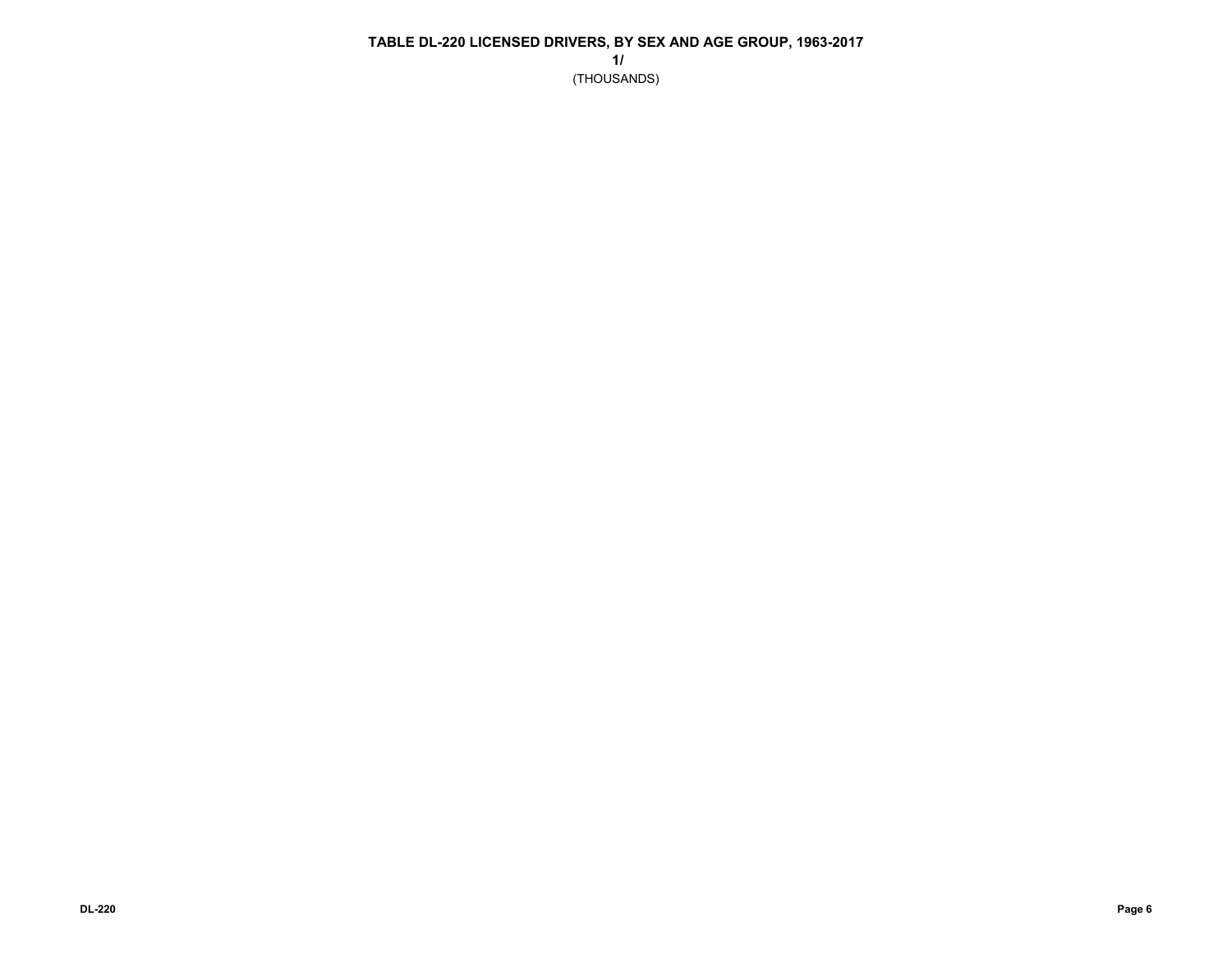**1/**

|              |                  |                |                    |                  |                |                    |                  |                | (THOUSANDS)        |                  |                          |                          |                          |                          |                          |                          |                          |                          |  |
|--------------|------------------|----------------|--------------------|------------------|----------------|--------------------|------------------|----------------|--------------------|------------------|--------------------------|--------------------------|--------------------------|--------------------------|--------------------------|--------------------------|--------------------------|--------------------------|--|
|              |                  | 55-59          |                    |                  |                | 60-64              |                  |                | 65-69              |                  |                          | 70-74                    |                          |                          | 75-79                    |                          | 80-84                    |                          |  |
| <b>YEAR</b>  | <b>TOTAL</b>     | <b>MALE</b>    | FE-<br><b>MALE</b> | <b>TOTAL</b>     | <b>MALE</b>    | FE-<br><b>MALE</b> | <b>TOTAL</b>     | <b>MALE</b>    | FE-<br><b>MALE</b> | <b>TOTAL</b>     | <b>MALE</b>              | <b>MALE</b>              | <b>TOTAL</b>             | <b>MALE</b>              | FE-<br><b>MALE</b>       | <b>TOTAL</b>             | <b>MALE</b>              | FE-<br><b>MALE</b>       |  |
| 1963         | 7,755            | 4,091          | 2,392              | 6,483            | 3,253          | 1,664              | 4,917            | 2,539          | 1,086              | 3,625            |                          | $\sim$                   |                          |                          |                          |                          |                          | $\sim$                   |  |
| 1964         | 7,913            | 4,036          | 2,423              | 6,459            | 3,208          | 1,715              | 4,923            | 2,422          | 1,096              | 3,518            |                          |                          | ٠                        | $\overline{a}$           |                          | $\overline{\phantom{a}}$ |                          |                          |  |
| 1966         | 8,295            | 4,247          | 2,672              | 6,919            | 3,374          | 1,894              | 5,268            | 2,494          | 1,225              | 3,719            |                          |                          |                          | $\sim$                   |                          |                          |                          |                          |  |
| 1967         | 8,489            | 4,311          | 2,818              | 7,129            | 3,392          | 1,985              | 5,377            | 2,491          | 1,286              | 3,777            |                          |                          |                          |                          |                          |                          |                          |                          |  |
| 1968         | 8,665            | 4,381          | 2,909              | 7,290            | 3,513          | 2,097              | 5,610            | 2,538          | 1,327              | 3,865            |                          |                          |                          |                          |                          |                          |                          |                          |  |
| 1969         | 8,829            | 4,485          | 3,053              | 7,538            | 3,594          | 2,227              | 5,821            | 2,636          | 1,439              | 4,075            |                          |                          |                          |                          |                          |                          |                          |                          |  |
| 1970         | 9,066            | 4,546          | 3,210              | 7,756            | 3,692          | 2,399              | 6,091            | 2,685          | 1,541              | 4,226            | $\sim$                   |                          | ٠                        | ÷.                       |                          | $\sim$                   |                          |                          |  |
| 1971<br>1972 | 9,314<br>9,609   | 4,604<br>4,669 | 3,395<br>3,506     | 8,000<br>8,175   | 3,831<br>3,899 | 2,654<br>2,753     | 6,485<br>6,652   | 2,931<br>2,967 | 1,820<br>1,893     | 4,751<br>4,860   |                          |                          | $\sim$                   |                          |                          | ×.                       |                          | $\sim$                   |  |
| 1973         | 9,804            | 4,679          | 3,631              | 8,310            | 3,976          | 2,894              | 6,870            | 3,059          | 2,006              | 5,065            |                          |                          |                          |                          |                          |                          |                          | $\overline{\phantom{a}}$ |  |
| 1974         | 10,043           | 4,717          | 3,757              | 8,474            | 4,047          | 3,037              | 7,084            | 3,105          | 2,140              | 5,245            |                          |                          | ÷,                       |                          |                          | $\sim$                   |                          |                          |  |
| 1975         | 10,192           | 4,858          | 3,967              | 8,825            | 4,158          | 3,214              | 7,372            | 3,255          | 2,354              | 5,609            |                          |                          |                          |                          |                          |                          |                          |                          |  |
| 1976         | 10,169           | 4,993          | 4,145              | 9,138            | 4,208          | 3,328              | 7,536            | 3,363          | 2,477              | 5,840            |                          |                          | ٠                        | $\overline{a}$           |                          | $\overline{\phantom{a}}$ |                          | $\blacksquare$           |  |
| 1977         | 10,282           | 5,112          | 4,300              | 9,412            | 4,278          | 3,440              | 7,718            | 3,434          | 2,616              | 6,050            |                          |                          |                          |                          |                          |                          |                          |                          |  |
| 1978         | 10,299           | 5,157          | 4,395              | 9,552            | 4,356          | 3,575              | 7,931            | 3,502          | 2,720              | 6,222            | $\sim$                   | $\sim$                   | ÷.                       | $\overline{\phantom{a}}$ | $\overline{\phantom{a}}$ | $\sim$                   | $\sim$                   | $\mathbf{r}$             |  |
| 1979         | 10,207           | 5,210          | 4,507              | 9,717            | 4,373          | 3,659              | 8,032            | 3,584          | 2,834              | 6,418            |                          |                          | ٠                        |                          |                          | $\sim$                   |                          | $\sim$                   |  |
| 1980         | 10,090           | 5,198          | 4,572              | 9,770            | 4,439          | 3,793              | 8,232            | 3,631          | 2,949              | 6,580            |                          |                          | ÷,                       | ä,                       |                          | ÷,                       |                          |                          |  |
| 1981<br>1982 | 10,017<br>9,934  | 5,160<br>5,148 | 4,590<br>4,706     | 9,749<br>9,855   | 4,533<br>4,623 | 3,930<br>4,148     | 8,463<br>8,770   | 3,666<br>3,662 | 3,055<br>3,291     | 6,721<br>6,953   |                          | $\overline{\phantom{a}}$ | $\sim$                   | $\overline{\phantom{a}}$ |                          | $\sim$                   |                          |                          |  |
| 1983         | 10,207           | 5,301          | 4,825              | 10,126           | 4,759          | 4,252              | 9,011            | 3,770          | 3,374              | 7,144            |                          | $\sim$                   | $\overline{\phantom{a}}$ |                          |                          |                          |                          | $\blacksquare$           |  |
| 1984         | 9,772            | 5,157          | 4,709              | 9,867            | 4,721          | 4,384              | 9,105            | 3,851          | 3,453              | 7,303            |                          |                          | $\overline{\phantom{a}}$ |                          |                          | $\overline{\phantom{a}}$ |                          | $\overline{\phantom{a}}$ |  |
| 1985         | 9,825            | 5,177          | 4,733              | 9,910            | 4,751          | 4,448              | 9,200            | 3,917          | 3,555              | 7,473            | $\overline{\phantom{a}}$ |                          |                          |                          |                          |                          |                          |                          |  |
| 1986         | 9,872            | 5,083          | 4,682              | 9,765            | 4,810          | 4,466              | 9,276            | 4,057          | 3,733              | 7,790            |                          | $\overline{\phantom{a}}$ | $\sim$                   | $\sim$                   |                          | $\sim$                   |                          | $\sim$                   |  |
| 1987         | 9,952            | 5,044          | 4,656              | 9,700            | 4,817          | 4,485              | 9,302            | 4,114          | 3,817              | 7,931            |                          |                          |                          |                          |                          |                          |                          |                          |  |
| 1988         | 10,034           | 4,873          | 4,538              | 9,411            | 4,759          | 4,491              | 9,250            | 4,138          | 3,908              | 8,046            |                          | $\sim$                   |                          |                          |                          |                          |                          | $\sim$                   |  |
| 1989         | 10,259           | 4,915          | 4,590              | 9,505            | 4,784          | 4,529              | 9,313            | 4,236          | 4,029              | 8,265            |                          | $\overline{\phantom{a}}$ | $\overline{\phantom{a}}$ |                          |                          | $\overline{\phantom{a}}$ |                          | $\blacksquare$           |  |
| 1990         | 10,484           | 4,855          | 4,583              | 9,438            | 4,738          | 4,497              | 9,235            | 4,266          | 4,109              | 8,375            |                          |                          |                          |                          |                          |                          |                          |                          |  |
| 1991<br>1992 | 10,817<br>11,649 | 4,874<br>5.018 | 4,628<br>4,801     | 9,502<br>9,819   | 4,710<br>4,784 | 4,493<br>4,585     | 9,203<br>9,369   | 4,294<br>4.414 | 4,167<br>4,324     | 8,461<br>8,738   |                          | $\sim$                   | $\overline{\phantom{a}}$ | $\overline{\phantom{a}}$ |                          | $\overline{\phantom{a}}$ | $\overline{\phantom{a}}$ |                          |  |
| 1993         | 11,966           | 5,006          | 4,840              | 9,846            | 4,616          | 4,461              | 9,077            | 4,312          | 4,263              | 8,575            |                          | $\sim$                   |                          |                          |                          |                          |                          | $\sim$                   |  |
| 1994         | 12,544           | 5,093          | 4,940              | 10,033           | 4,568          | 4,420              | 8,988            | 4,281          | 4,247              | 8,528            | 3,578                    | 3,649                    | 6,064                    | 2,422                    | 2,486                    | 4,908                    | 1,341                    | 1,379                    |  |
| 1995         | 12,891           | 5,168          | 5,058              | 10,226           | 4,530          | 4,428              | 8,958            | 4,248          | 4,235              | 8,483            | 3,583                    | 3,702                    | 7,285                    | 2,466                    | 2,578                    | 5,044                    | 1,358                    | 1,439                    |  |
| 1996         | 13,602           | 5,341          | 5,258              | 10,599           | 4,565          | 4,485              | 9,050            | 4,234          | 4,230              | 9,465            | 3,604                    | 3,749                    | 7,353                    | 2,562                    | 2,716                    | 5,279                    | 1,400                    | 1,515                    |  |
| 1997         | 14,548           | 5,617          | 5,563              | 11,181           | 4,631          | 4,578              | 9,209            | 4,214          | 4,236              | 8,450            | 3.654                    | 3,830                    | 7,484                    | 2,650                    | 2,835                    | 5,485                    | 1,485                    | 1,608                    |  |
| 1998         | 15,324           | 5,958          | 5,879              | 11,838           | 4,755          | 4,691              | 9,447            | 4,166          | 4,170              | 8,336            | 3,636                    | 3,794                    | 7,431                    | 2,675                    | 2,868                    | 5,544                    | 1,520                    | 1,658                    |  |
| 1999<br>2000 | 16,133<br>16,867 | 6,200<br>6,394 | 6,147<br>6,366     | 12,348<br>12,760 | 4,858<br>4,970 | 4,804<br>4,944     | 9,663<br>9,914   | 4,163<br>4,182 | 4,167<br>4,202     | 8,330<br>8,385   | 3,645<br>3,644           | 3,806<br>3,822           | 7,452<br>7,467           | 2,777<br>2,820           | 3,011<br>3,091           | 5,789<br>5,911           | 1,582<br>1,656           | 1,748<br>1,854           |  |
| 2001         | 17,395           | 6,677          | 6,682              | 13,359           | 5,110          | 5,120              | 10,230           | 4,193          | 4,242              | 8,436            | 3,650                    | 3,813                    | 7,464                    | 2,825                    | 3,087                    | 5,912                    | 1,723                    | 1,929                    |  |
| 2002         | 17,524           | 7,148          | 7,141              | 14,289           | 8,371          | 5,377              | 10,749           | 4,253          | 4,284              | 8,538            | 3,647                    | 3,788                    | 7,435                    | 2,936                    | 3,173                    | 6,110                    | 1,849                    | 2,079                    |  |
| 2003         | 17,918           | 7,482          | 7,502              | 14,984           | 5,680          | 5,702              | 11,382           | 4,370          | 4,407              | 8,777            | 3,613                    | 3,749                    | 7,362                    | 2,894                    | 3,173                    | 6,067                    | 1,856                    | 2,103                    |  |
| 2004         | 18,442           | 7,878          | 7,900              | 15,778           | 5,924          | 5,961              | 11,886           | 4,474          | 4,535              | 9,009            | 3,607                    | 3,747                    | 7,355                    | 2,875                    | 3,187                    | 6,063                    | 1,897                    | 2,181                    |  |
| 2005<br>2006 | 18,910<br>19,337 | 9,419<br>8,517 | 8,285<br>8,625     | 16,516<br>17,143 | 6,109<br>6,360 | 6,154<br>6,425     | 12,264<br>12,786 | 4,575<br>4,726 | 4,645<br>4,819     | 9,221<br>9,545   | 3,618<br>3,661           | 3,754<br>3,801           | 7,372<br>7,463           | 2,893<br>2,922           | 3,162<br>3,176           | 6,055<br>6,099           | 1,909<br>1,964           | 2,211<br>2,267           |  |
| 2007         | 19,863           | 8,581          | 8,723              | 17,034           | 6,891          | 6,976              | 13,867           | 4,981          | 5,095              | 10,077           | 3,733                    | 3,877                    | 7,611                    | 2,933                    | 3,187                    | 6,121                    | 1,999                    | 2,305                    |  |
| 2008         | 20,248           | 8,735          | 8,900              | 17,636           | 7,189          | 7,293              | 14,483           | 5,268          | 5,402              | 10,671           | 3,842                    | 4,005                    | 7,848                    | 2,939                    | 3,190                    | 6,130                    | 2,043                    | 2,359                    |  |
| 2009         | 20,477           | 8,924          | 9,081              | 18,006           | 7,512          | 7,637              | 15,149           | 5,469          | 5,617              | 11,087           | 3,938                    | 4,098                    | 8,037                    | 2,943                    | 3,172                    | 6,115                    | 2,060                    | 2,354                    |  |
| 2010         | 20,628           | 9,126          | 9,313              | 18,439           | 7,846          | 8,010              | 15,857           | 5,652          | 5,815              | 11,468           | 4,028                    | 4,201                    | 8,230                    | 2,966                    | 3,191                    | 6,157                    | 2,090                    | 2,373                    |  |
| 2011<br>2012 | 20,800<br>20,758 | 9,313<br>9,503 | 9,574<br>9,739     | 18,887<br>19,242 | 8,131<br>8,129 | 8,377<br>8,379     | 16,509<br>16,508 | 5,894<br>6,311 | 6,079<br>6,515     | 11,973<br>12,826 | 4,176<br>4,349           | 4,361<br>4,557           | 8,538<br>8,906           | 3,004<br>3,041           | 3,220<br>3,255           | 6,225<br>6,296           | 2,092<br>2,097           | 2,341<br>2,338           |  |
| 2013         | 20,608           | 9,564          | 9,835              | 19,399           | 8,179          | 8,478              | 16,657           | 6,494          | 6,733              | 13,227           | 4,533                    | 4,775                    | 9,307                    | 3,091                    | 3,329                    | 6,420                    | 2,076                    | 2,323                    |  |
| 2014         | 20,587           | 9,731          | 10,019             | 19,750           | 8,383          | 8,719              | 17,102           | 6,868          | 7,146              | 14,014           | 4,778                    | 5,040                    | 9,818                    | 3,197                    | 3,437                    | 6,634                    | 2,094                    | 2,312                    |  |
| 2015         | 20,488           | 9,859          | 10,209             | 20,068           | 8,621          | 9,026              | 17,647           | 7,218          | 7,571              | 14,788           | 4,975                    | 5,257                    | 10,232                   | 3,267                    | 3,567                    | 6,834                    | 2,157                    | 2,364                    |  |
| 2016         | 20,186           | 9,990          | 10,314             | 20,304           | 8,843          | 9,232              | 18,076           | 7,522          | 7,895              | 15,417           | 5,190                    | 5,463                    | 10,653                   | 3,441                    | 3,710                    | 7,151                    | 2,195                    | 2,410                    |  |
| 2017         | 19,831           | 10,100         | 10,402             | 20,502           | 9,138          | 9,540              | 18,678           | 7,609          | 8,017              | 15,626           | 5,690                    | 6,015                    | 11,705                   | 3,637                    | 3,944                    | 7,581                    | 2,238                    | 2,485                    |  |